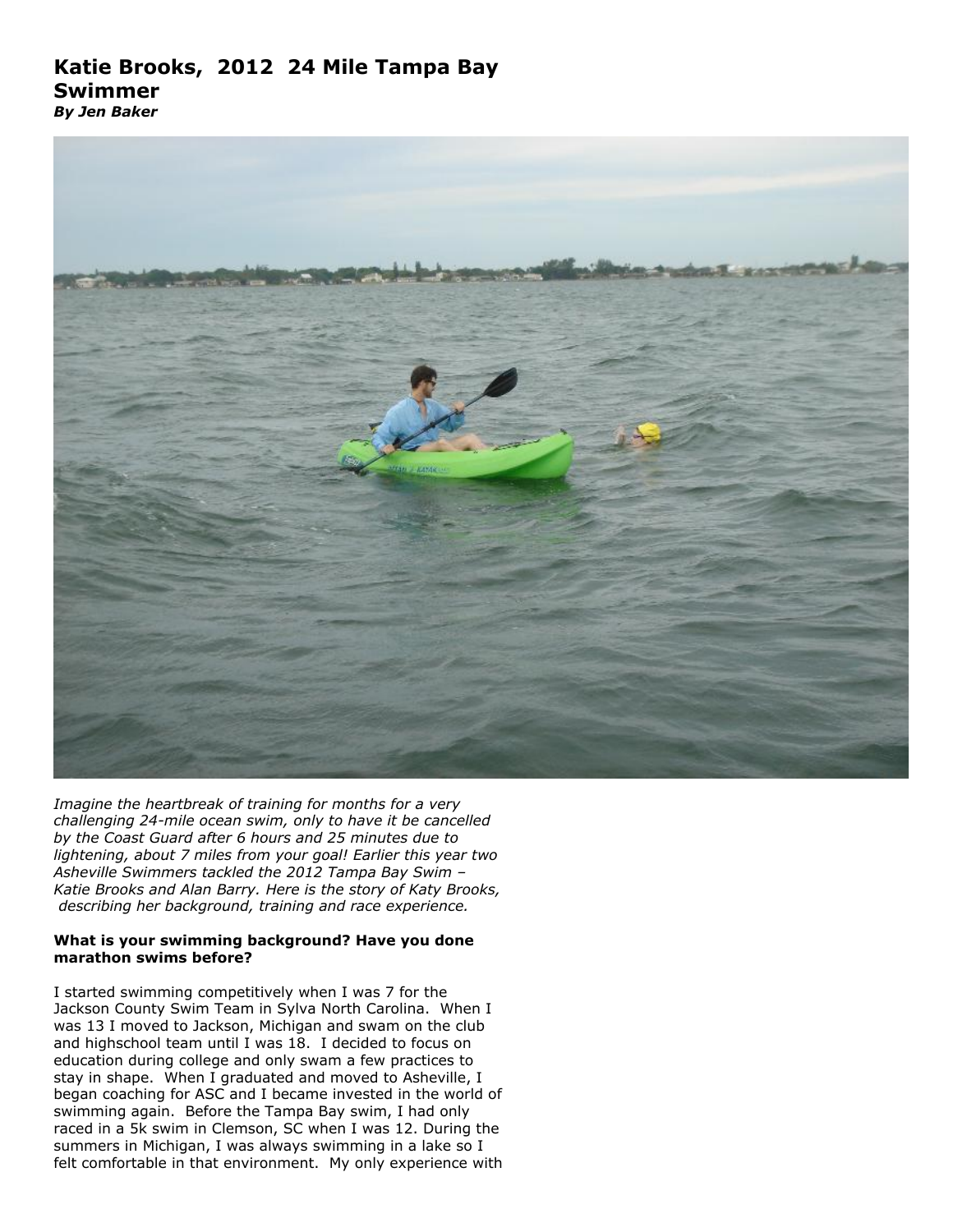swimming in the ocean was from summer vacations at the beach.

#### **You tackled one of the longest organized open water swim races in the US/world - why?**

When I started coaching swimming, a new world of competition opened up for me. I started meeting adults who continued to race in masters swimming and triathlons. Frank Kriegler, the parent of one of my swimmers, started getting into the pool during practice to train for the Tampa Bay Swim Marathon. I was very impressed by the distance he swam and how many hours he spent in the water. He swam the race last year and came back to tell us all about it. He was humble, but I could tell how much of a feat it really was.

I started thinking about swimming in the ocean and then crossing the finish line but I thought I didn't have the time or the need to race again. About a half a year later I started dating Austin. He is a runner and always active outdoors. He told me that he wanted to do a marathon this year. I told him about Mr. Kriegler's swim and Austin said that he thought I could swim that marathon. It would be fun for us to both have something to work towards together. As soon as he said it, I wanted to do it.

I told Alan, the Asheville Swim Club head coach, about it and he said he would swim the marathon with me. I wanted to get back in shape and have a goal that I could work towards. I knew I had people supporting me and that I could share the adventure with Austin. He volunteered to kayak right beside me the whole race so that he could give me nourishment and words of encouragement. I wanted to compete again but this time I would not be challenging someone in the lane next to me. Every day I challenged myself to push harder in practice to become stronger. Right before the gun went off for the race, I was challenged to put my trust in others. During the last hours of the swim, I had to challenge my mind and body to go past a point of exhaustion it has never gone before.

#### **What kind of mental/physical training took place? What was your hardest and longest practice? How did you prepare for the open water challenges (water temp, current, sharks)?**

I knew I needed to have someone to train with and I was excited that Alan would swim the race with me. He is a great coach and he wrote the workouts for us. Because I knew Alan was going to be there, it was easier to get up in the morning and head to the pool. We shared the pool with a swimmer who was swimming to stay in shape. Most days it was just three of us in the pool. I trained for 4 months before the race. I swam 2-3 hours during the morning for 5 days a week. At each practice I swam from 6,000-10,000 yards. The longest workout was 5 hours long and we swam a little over 10 miles. I think the hardest part was getting used to swimming similar long workouts every practice. For instance we did 72 x 100s freestyle on 1:35. It was exciting to see how quickly I got in shape and swam at a faster pace each week.

Previously, I had raced only a few times in open water. The longest time I swam before this race was 10 miles in a pool so I didn't know how I was going to handle the bay. I knew the water temperature would be warm enough and when it was within the week of the race I checked water temperatures online. To prepare for what I had not experienced before, I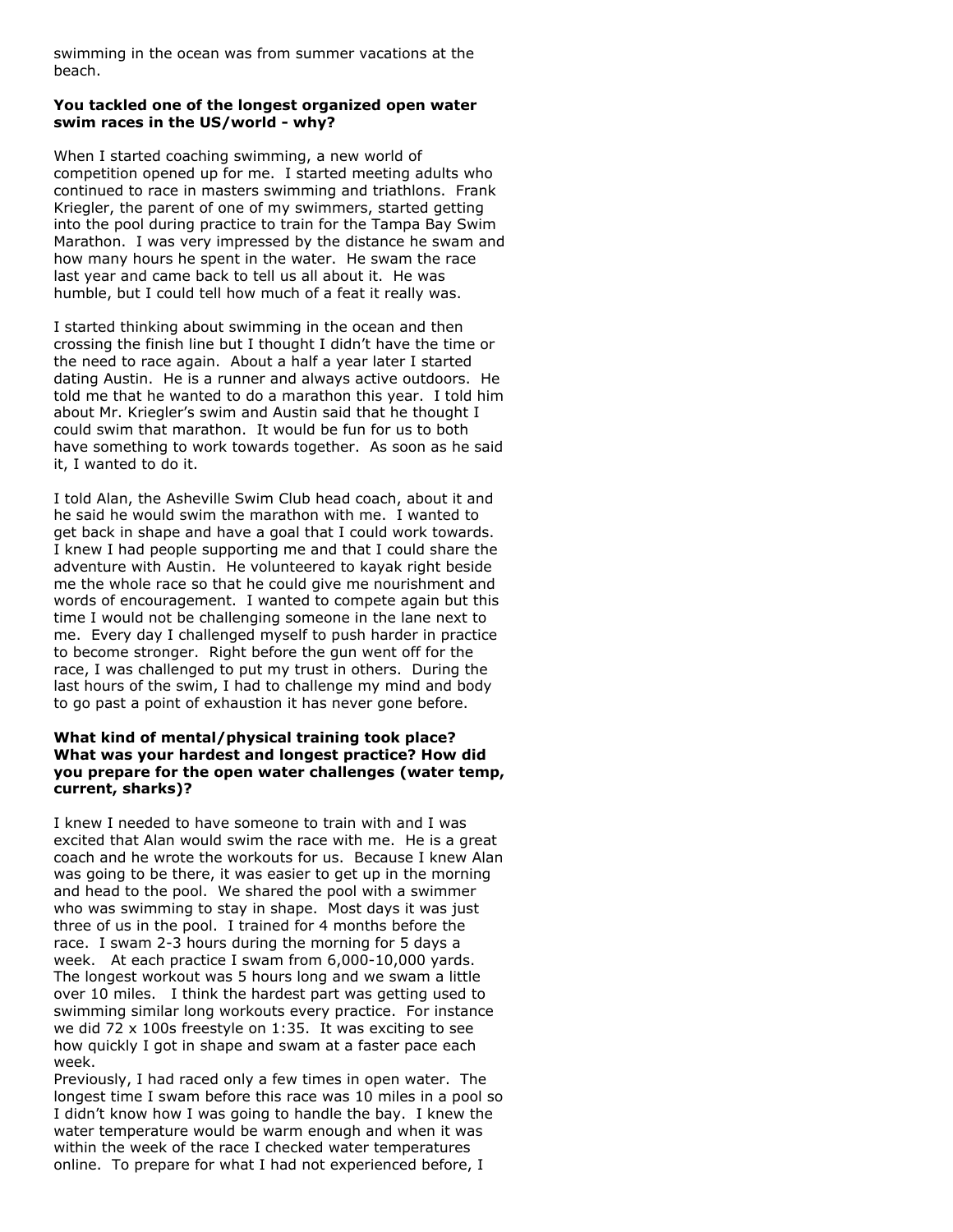spoke with some coaches and people who have raced the marathon in Tampa before. Even though I had not swam far off shore before, I looked at it as an adventure, and was excited to see something new. There were times when I would dream about shark attacks but people reassured me that there was nothing to worry about. At the end of the four months I felt ready to swim the race. I figured the race would take about 10 hours and if it took the first 2 hours to figure out how to swim in open water than that was fine with me. My goal was not to get the fastest time, but to swim all 24 miles.

#### **Please describe the race.**

As soon as Austin and I arrived at our hotel in Tampa, Alan knocked on the door with his goggles in hand and invited me to go practice in the bay. The butterflies about the race where starting to build so I thought I could swim and feel better. We met at the small beach in front of the hotel where the starting line would be the next day. It was about 5 o'clock so I wasn't surprised to see that no one was on the beach or swimming. We swam out about half a mile, and then I started to feel so uneasy about the open water, and not being able to see the bottom, that I felt like I couldn't breathe. I told Alan I wanted to go back because I didn't feel well about the open water. He responded," I don't think you have anything to worry about; there is nothing dangerous in these waters." Not ten seconds later, a boat rode up next to us and the captain said, "I don't want to ruin your workout but someone just spotted an 8 foot bull shark about a 100 yards away."

I immediately asked him if I could come on board because I was so scared of sharks. He was surprised but luckily he let us aboard and drove us back to the docks. I was shaking about how close I was to a shark and I couldn't imagine getting back in the water. After talking to the locals, I found out that it was just a bad time to get in the water. Sharks are out hunting and feeding that late in the day. They told me I should be fine during the race. During the meeting about the race, they mentioned that there might be a storm and to not be surprised if they pulled the plug during the race. I did not sleep well because of the shark, the butterflies, and the storm, however, when I woke up that Saturday morning I didn't have any worries and I was excited to swim.

For the race I was required to have a motor boat and a support crew. They had a radio and stayed in touch with the race coordinator throughout the day. Max was my captain and I met him at his boat at 6:30 to give him all of my food, camera, and towels. Then I went to the beach to meet Alan to put on our 100+ SPF sun block. We were solid white from head to toe. Austin went off about a 100 yards in his kayak and I saw Max about half a mile out from the beach. The other swimmers were older than I was and they had a lot of encouraging words. I trusted them because of their experience and I was in awe of how calm they were.

I waded out in the water with Alan and the countdown began. I made sure to wipe off my goggles because they were foggy with sunscreen. When the gun went off my heart was racing but I was focused. The sun started to come up and I could see how choppy the water was but I knew I couldn't control the water so I just surged forward. Austin and my boat were having a hard time staying next to me because of the waves and current. I knew that for two miles I would have to swim against the current but at the point I would do a 180 and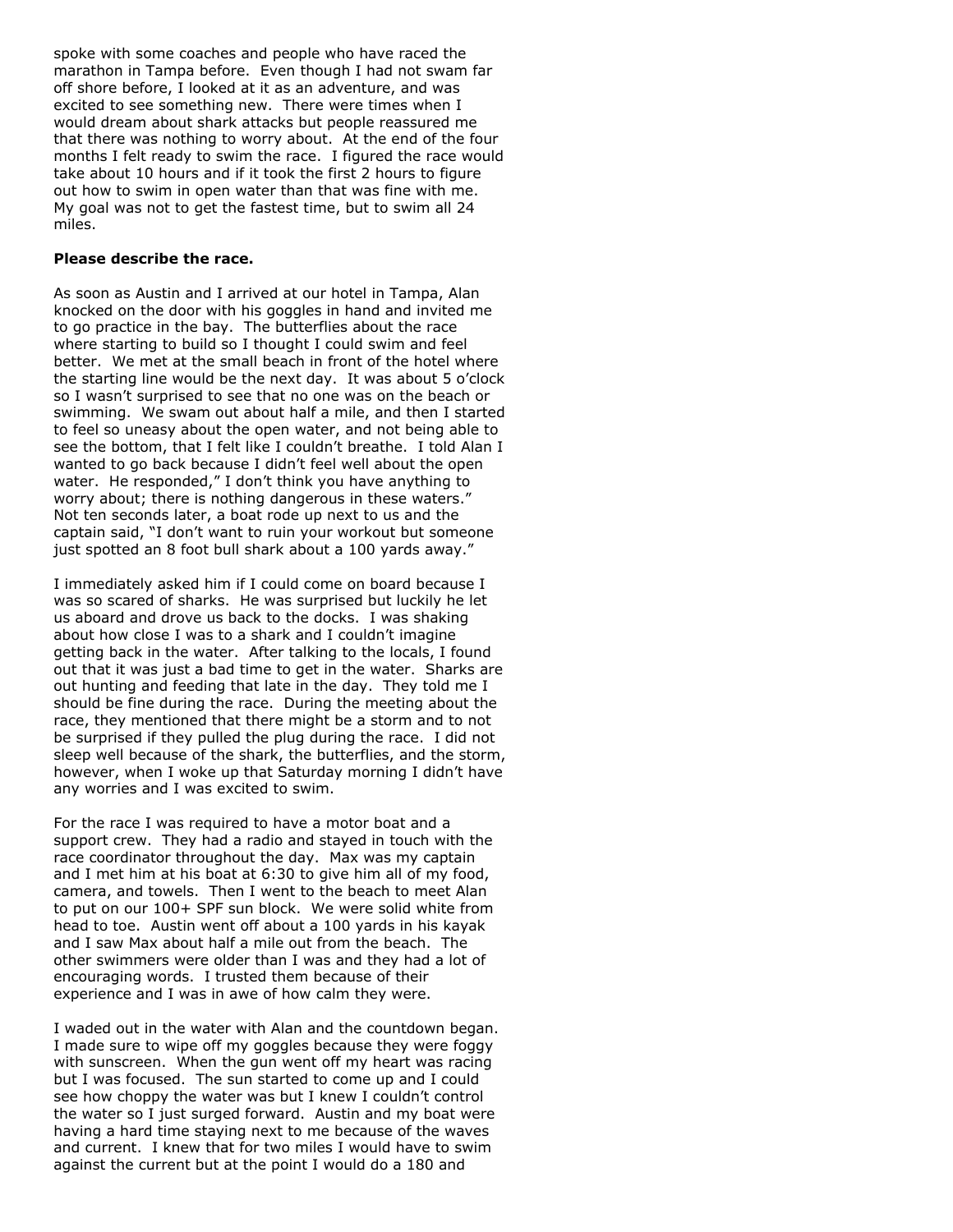swim with the current. My first goal was to get around the point. I thought I could do it in about an hour but the waves were only growing. I stayed with Alan because I felt more comfortable having someone in the water with me. He was having trouble with his goggles because of the sunscreen. I tried to take my time and not worry about the other swimmers but my anxiety grew as their boats became smaller and smaller.

After about 2 hours of fighting the waves, Max shouted that we were almost around the corner. I was disappointed that it had taken that long and I thought that there was a chance that I would not finish the race in time. We were only given 13 hours to finish the race. I was really discouraged and already tired but then the waves started to feel calmer and I found a rhythm that allowed me to swim faster.

There were times I was swimming in only 3 feet of water and I combed through seaweed and itched from sea lice. My neck and shoulders hurt from trying to look where I was going. I wish I had felt comfortable swimming with my head down for miles and miles, but I stopped a lot to check where I was. I should have trusted Austin and Max more and let them guide me, but I couldn't resist checking my location. Finally I forced myself to keep my head down for at least 500 strokes at a time. I stopped to take a drink of Gatorade or eat some snickers every half hour. Austin was always cheerful and encouraging even when he was tired and freezing from the wind and water. One time I was almost crying because I was combing through seaweed and I was scared about what was underneath me when a fish jumped and hit me in the head and tumbled back into the water in front of me. I was startled and then realized I must have scared him and the realization of how big and scary I was to the fish made Austin and I laugh. He reminded me that I wanted to do this adventure and it didn't matter how long it took. I was going to finish.

The waves started pushing me forward so that I was making up time. The best part of the race was when Max shouted to me that I had swum over 12 miles and it only had taken about 4.5 hours. I was elated to have swum half of the marathon and the image of crossing the finish line became clearer in my head. The only issue was my shoulder. I felt in shape enough to finish. However, I could barely take a stroke because of the pain in my shoulder. Around hour 6 I started only swimming with my right arm. The left shoulder felt like it was swollen and there were shooting pains throughout the whole arm. It was frustrating because I knew I was in shape to swim that far but my shoulder was slowing me down. It was becoming harder and harder to handle the idea that I could be in the water for another 5 hours.

I started to make smaller goals. I knew that I was at the end of the pack so I decided to focus on racing. I passed a couple of swimmers but it turns out that they had to quit because their boat ran aground. Alan was about a mile ahead so I tried to put my head down and catch up. It was a pain I had never felt before in my shoulder but I tried to see the success in how far I was swimming. I had studied the map of the bay the night before and I was happy to see that I was passing some landmarks. If I could make it to the bridge then I would be home free. Just as I was building myself up to get ready to swim hard until I made it to Alan or the bridge, Austin paddled over to me and simply said, "It's over. They called the race. We need to get in the boat and head for shore." I instantly felt relief. Then as I grabbed on to the boat I could